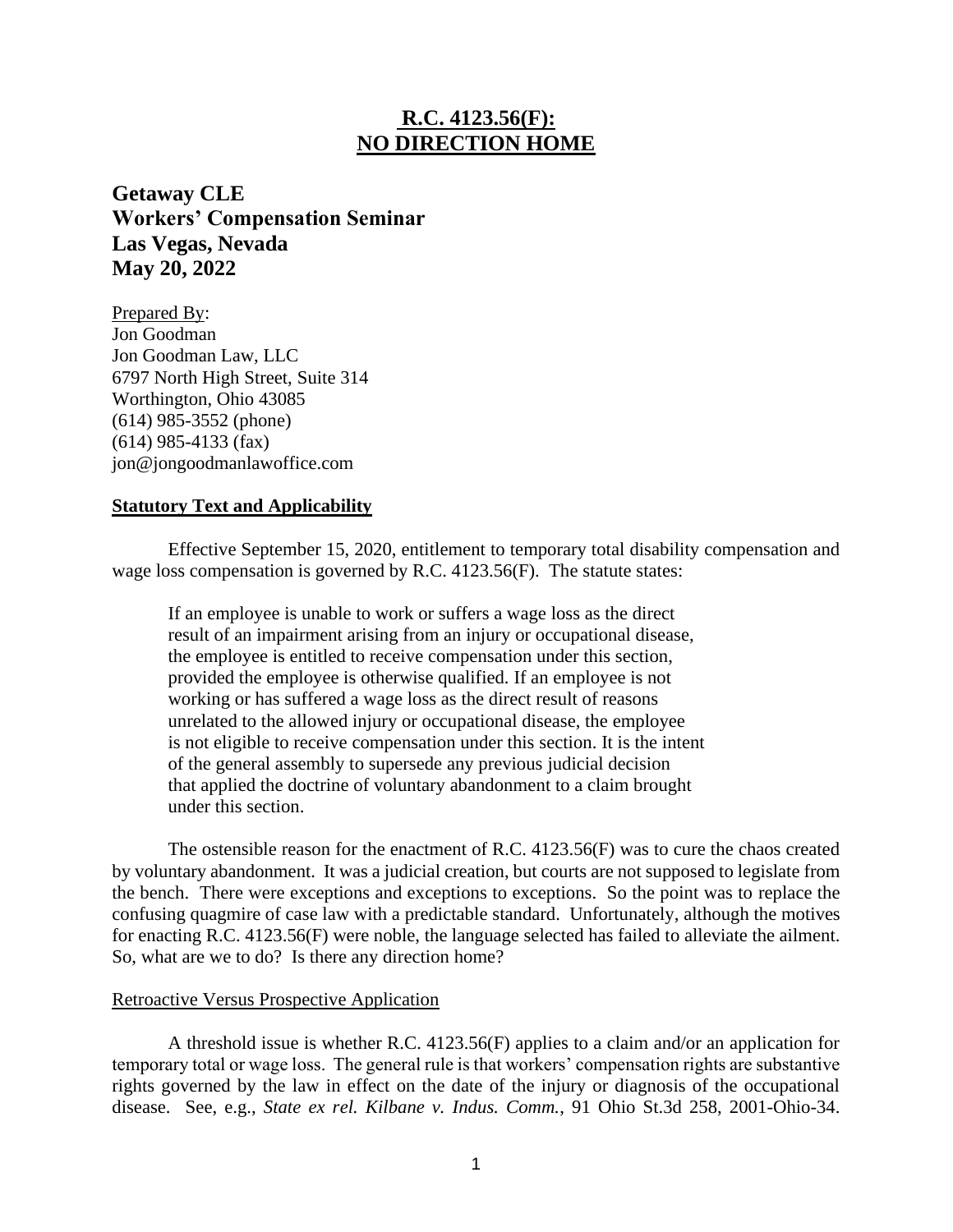However, that is not always the case, and laws affecting the enforcement of those rights or rights that have not vested can apply even if enacted subsequent to the date the claim arises. See *id.*; *State ex rel. Jordan v. Indus. Comm.*, 120 Ohio St.3d 412, 2008-Ohio-6137.

Another general rule is that statutes apply prospectively only, unless expressly made retroactive by the plain language of the statute. See R.C. 1.48; *Van Fossen v. Babcock & Wilcox Co.*, 36 Ohio St.3d 100, 105 (1988). The reason for this maxim is that ex post facto laws, or laws that retroactively change or eliminate previously vested rights, are disfavored. See Art II, Section 28 of the Ohio Constitution; *Van Fossen*, 36 Ohio St.3d at 105. However, retroactive laws that affect only remedial or procedural rights, as opposed to substantive rights, are permissible. See S*tate ex rel. Slaughter v. Indus. Comm.*, 132 Ohio St. 537, 542 (1937). Accordingly, the proper test is to first determine whether the statute expressly states that it is to be applied retroactively; if it does not, then it can be applied prospectively only. See. R.C. 1.48; *State v. Consilio*, 114 Ohio St.3d 295, 2007-Ohio-4163. Only if the statute expressly states it should be applied retroactively should a court proceed to determine whether it affects substantive or merely procedural/remedial rights. See id. If the former, such application is unconstitutional under Art. II, Section 28 of the Ohio Constitution. If the latter, it can be applied retroactively. See *Van Fossen*, 36 Ohio St.3d at paragraphs one and two of the syllabus.

Uncodified section 3 of HB 8, the legislation that enacted R.C. 4123.56(F), says that the changes to R.C. 4123.56 "apply to claims pending or arising after the effective date of this section." Thus, because the new statute contains no language stating that it applies retroactively, it can be applied prospectively only. See R.C. 1.48. That conclusion has been reached several times by the Tenth District Court of Appeals: *State ex rel. Hamilton v. Indus. Comm.*, 10th Dist. Franklin No. 19AP-510, 2021-Ohio-1824, ¶ 27-29; *State ex rel. Ohio State Univ. v. Pratt*, 10th Dist. Franklin No. 19AP-603, 2021-Ohio-3420, ¶ 20-21; *State ex rel. Walmart v. Hixon*, 10th Dist. No. 19AP-323, 2021-Ohio-3802, ¶ 7, 49-53; *State ex rel. DeCapua Enterprises, Inc. v. Wolfe*, 10th Dist. Franklin No. 20AP-174, 2021-Ohio-3987, ¶ 63-67; *State ex rel. Quest Diagnostics, Inc. v. Indus. Comm.*, 10th Dist. Franklin No. 20AP-246, 2022-Ohio-1093, ¶ 44-45. In each of these cases, the Tenth District adopted its magistrates' decisions which noted that nothing in R.C. 4123.56(F) says it is to be applied retroactively, and therefore if the injury and final Industrial Commission adjudication occur before September 15, 2020, R.C. 4123.56(F) does not apply. Moreover, these cases indicate that if R.C. 4123.56(F) were to be applied retroactively, such application would run afoul of Art. II, Section 28 of the Ohio Constitution, since temporary total is a substantive right governed by the law in place at the time of the injury in the claim and at the time the application for compensation is filed.

While it is clear that R.C. 4123.56(F) applies prospectively only, applying the statutory text itself is very difficult. However, before application is discussed it is first necessary to examine the three sentences that comprise the statutory text.

#### Statutory Analysis

In order to help understand R.C. 4123.56(F), it is best to examine each of its three sentences individually.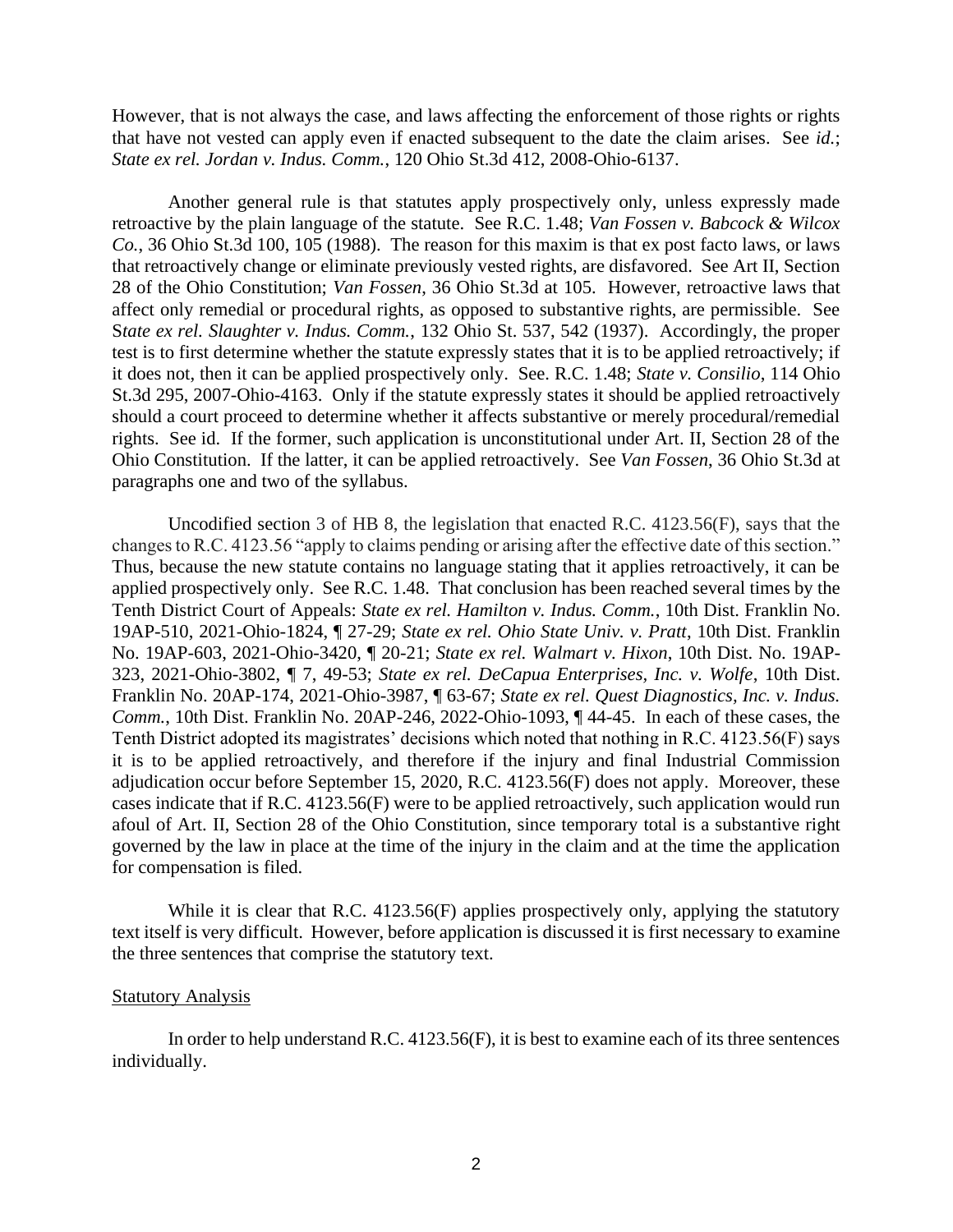#### *First Sentence*

The first sentence states as follows: "[i]f an employee is unable to work or suffers a wage loss as the direct result of an impairment arising from an injury or occupational disease, the employee is entitled to receive compensation under this section, provided the employee is otherwise qualified." There are two clauses in this sentence and each requires analysis:

a) clause one: "unable to work" is a reference to temporary total and "suffers a wage loss" is a reference to wage loss compensation. The words "as a direct result of an impairment arising from an injury or occupational disease" refer to the well-established principle that temporary total and wage loss compensation are payable only if the loss of earnings is independently caused by the allowed conditions. See, e.g.,, *State ex rel. Waddle v. Indus. Comm.*, 67 Ohio St.3d 452 (1993); *State ex rel. Ignatious v. Indus. Comm*. 99 Ohio St. 3d 285, 2003-Ohio-3627;

b) clause two: "provided the employee is otherwise qualified" is a reference to the other requirements for temporary total and wage loss derived from R.C. 4123.56(A) and (B), Ohio Adm.Code 4121-3-32, Ohio Adm.Code 4125-1-01, and applicable case law. In general, to be qualified for temporary total, a claimant cannot be working in any capacity, cannot be at MMI, cannot refuse a good faith job offer of light duty within his/her restrictions, and cannot be retired from the entire workforce (if no wages are to be earned, there is no need for wage replacement compensation). The wage loss qualifications depend on whether working or non-working wage loss is being sought and are set forth in the extremely detailed provisions of Ohio Adm.Code 4125- 1-01.

Nothing in the first sentence of R.C. 4123.56(F) creates new law. It is simply a restatement of familiar standards and requirements.

### *Second Sentence*

The second sentence states as follows: "[i]f an employee is not working or has suffered a wage loss as the direct result of reasons unrelated to the allowed injury or occupational disease, the employee is not eligible to receive compensation under this section." Again, there are references to temporary total and wage loss, but here the focus is on reasons unrelated to the allowed conditions. "Unrelated reasons" could be non-allowed or disallowed conditions, or other situations/circumstances apart from the work injury that directly result in the disability/wage loss.

Employers have always argued that something other than the allowed conditions are to blame for the claimant not working or suffering a wage loss. So, as a practical matter, the second sentence does not change the law either. The burden is still on the claimant to show that the allowed conditions independently cause the disability/wage loss. If something other than the allowed conditions are to blame, the claimant is not eligible for the compensation in question.

#### *Third Sentence*

The third sentence states that "[i]t is the intent of the general assembly to supersede any previous judicial decision that applied the doctrine of voluntary abandonment to a claim brought under this section." This sentence clearly changes the law because it replaces three decades of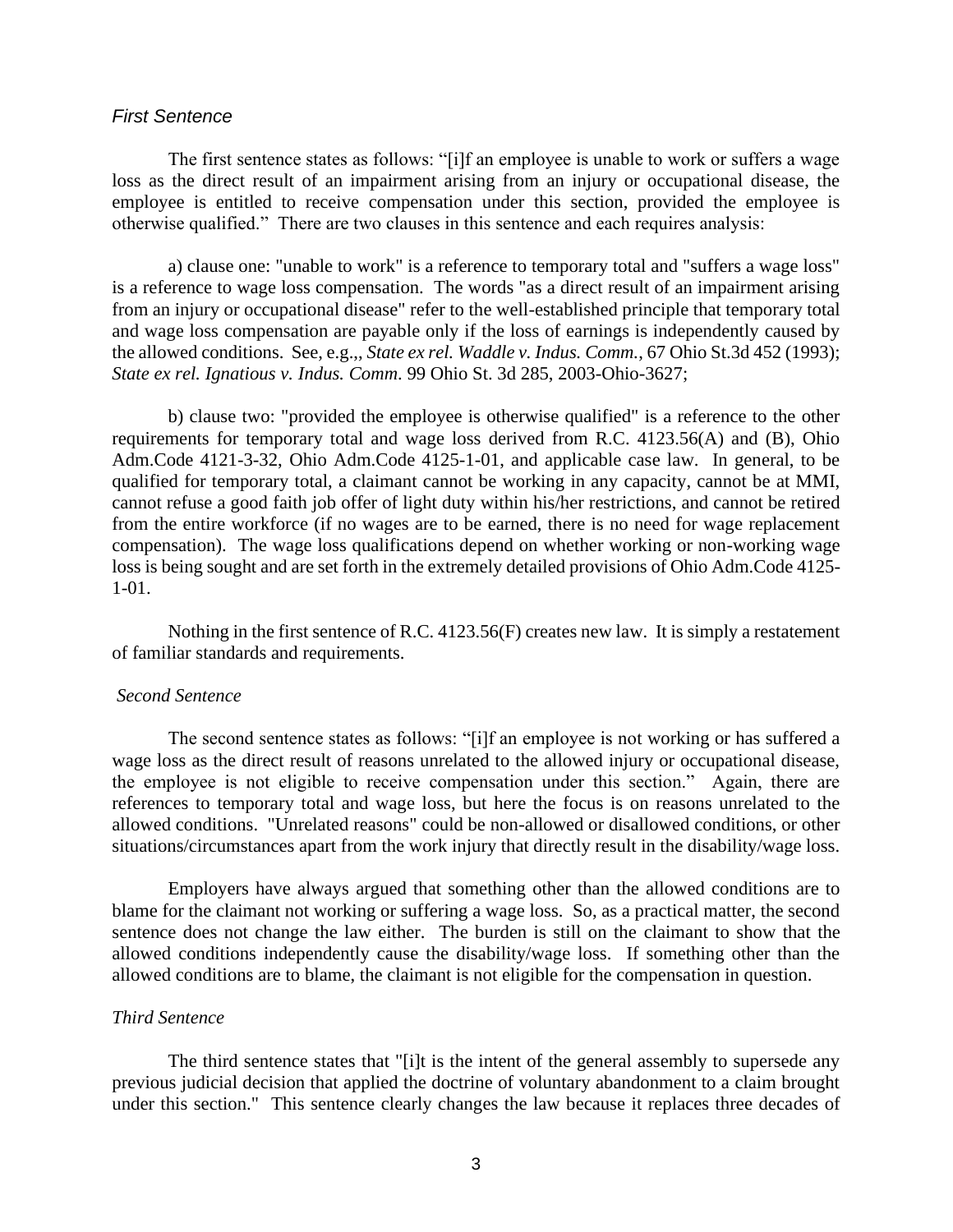voluntary abandonment case law with the first two sentences of R.C. 4123.56(F). This fact is demonstrated by the fact that the Industrial Commission rescinded its voluntary abandonment policy statement (D5) following the passage of the new law.

So, we know from the first sentence of R.C. 4123.56(F) that the claimant must show a direct connection between the disability/wage loss and must be otherwise qualified to receive the compensation sought. And we know that if unrelated reasons directly cause the disability/wage loss, compensation is not payable. Lastly, voluntary abandonment case law cannot be cited to support or deny applications for temporary total/wage loss. Within this framework, the myriad factual scenarios created by the workforce must be adjudicated.

For a similar example of analysis of R.C. 4123.56(F), see the Brief of Industrial Commission of Ohio in *State ex rel. Huntington Bancshares, Inc. v. Taku*, 10th Dist. Franklin No. 21AP-54, a case which is presently pending before the Tenth District Court of Appeals.

#### Ambiguous Application

Although the language of R.C. 4123.56(F) seems straightforward, applying it to the facts of workers' compensation claims is anything but that. Ambiguities emerge immediately upon consideration of fact patterns common to temporary total and wage loss disputes. The initial question that arises is that of timing. Do we look at whether the claimant is not working or suffering a wage loss before the period of compensation in question, or only from the date that such compensation is sought? Consider the following hypothetical: Claimant Carl sustains a work injury to his knee but is able to continue working. Two months after the injury, his wife is diagnosed with cancer which requires him to take a leave of absence. He does not retire and plans to return to work, but temporarily stops working to deal with his wife's illness. One month into his leave of absence, he sees a physician who informs him that surgery is necessary to repair the allowed condition in his knee. Carl undergoes surgery then applies for temporar\y total from the date of surgery forward. Under R.C. 4123.56(F), is Carl entitled to compensation?

If we consider the period prior to surgery, the answer seems to be no. Prior to surgery, Carl was working notwithstanding the injury and went off work due to an unrelated reason, his wife's illness. However, if we consider the issue from the date of surgery forward, Carl is not able to work due to treatment for the allowed condition. R.C. 4123.56(F) does not tell us which period is the proper one upon which to focus. And, to complicate matters, R.C. 4123.56(F) forbids us from applying voluntary abandonment case law to make this determination.

The definition of ambiguous language is when the same words can be reasonably interpreted in different ways that lead to disparate results. See *State ex rel. Eberhart v. Indus. Comm.* 70 Ohio St.3d 649 (1994). R.C. 4123.56(F) is ambiguous, not so much because of what it says, but because of what it does not say. There does not appear to be one interpretation that is better than the other when it comes to which period is the proper one upon which to focus - both are reasonable interpretations.

When faced with an ambiguous statute, we turn to the rules of statutory construction to discern the intent of the Legislature. If the plain language of the law is clear, then the words must be applied as they are written. Words cannot not be inserted into the text, nor read out if present.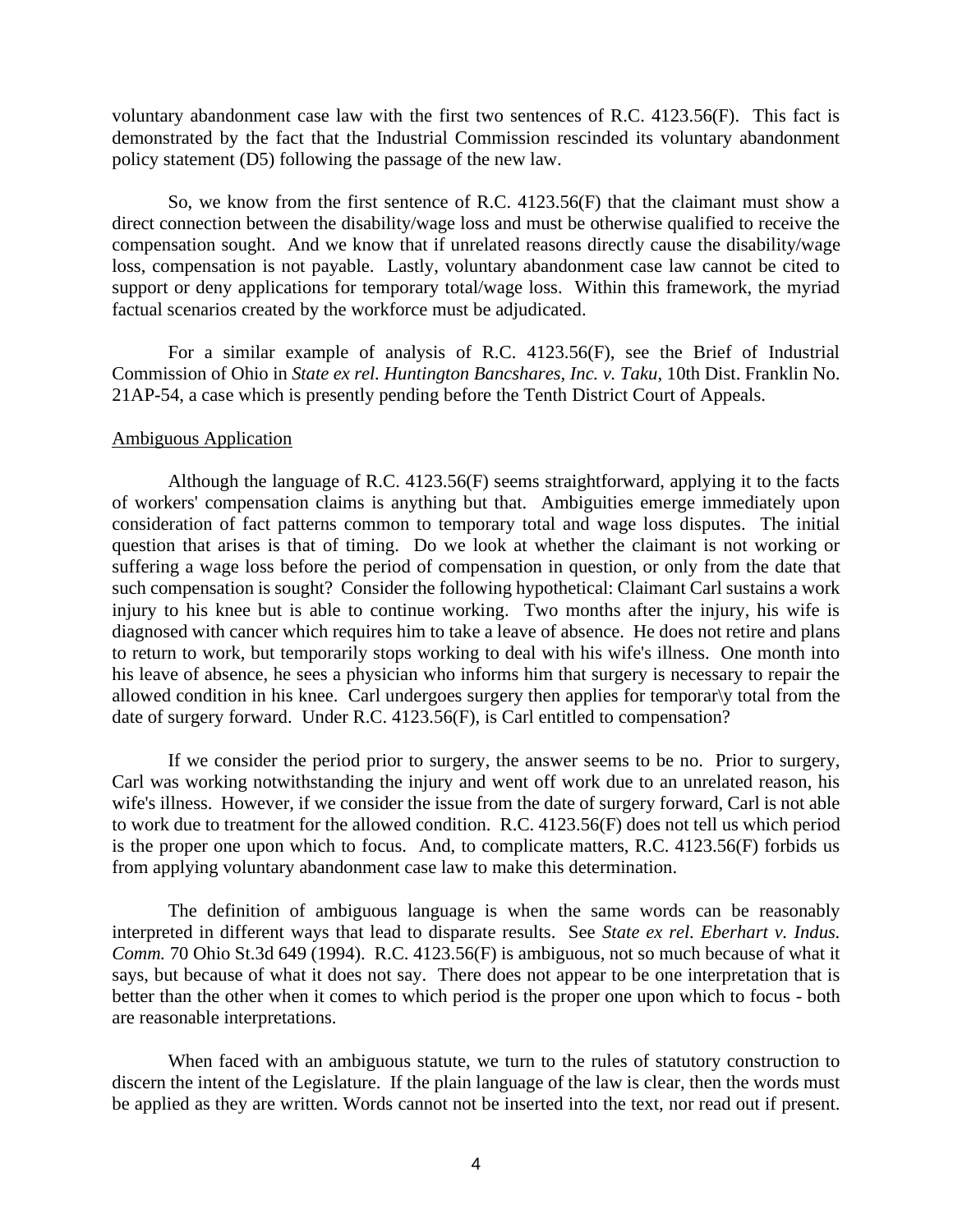Only if a statute is ambiguous (i.e., capable of more than one reasonable interpretation), should the rules of statutory construction be applied. See, e.g., *Armstrong v. John R. Jurgenson Co.*, 136 Ohio St.3d 58, 2013-Ohio-2237. The following are the general tenants of statutory construction:

1) that in enacting the law, it is presumed that the General Assembly intended to comply with the Constitutions of Ohio and the United States;

2) that the entire statute was intended to be effective;

3) that a just and reasonable result was intended when the circumstances surrounding the passage of the law are considered;

4) that a result feasible of execution was intended; and

5) that legislative history and laws upon the same or similar subjects be considered, along with administrative construction of the law.

See R.C. 1.47; R.C. 1.49.

We are also guided by the legislative mandate that R.C. 4123.56(F) be liberally construed in favor of injured workers and their dependents. See R.C. 4123.95. This mandate is not a suggestion or a tie-breaker. It is a requirement. If the Legislature required the law to be strictly enforced in favor of employers, would there be any hesitation in following that fiat?

If the foregoing principles are applied, the proper focus for adjudicating temporary total/wage loss disputes under R.C. 4123.56(F) seems to be from the time the compensation is sought. Consideration of prior periods brings into play the same issues that caused courts to create voluntary abandonment in the first place, and it makes little sense to head down that same road. Thus, the scope of the dispute is narrowed to whether the allowed conditions or unrelated reasons directly cause the disability/wage loss from the date compensation is sought, assuming the claimant is otherwise qualified to receive the compensation. Unfortunately, although this conclusion clarifies some matters, it does not answer other important questions that arise.

Does Claimant Have To Be Working Prior To The Date Compensation Is Sought To Be "Otherwise Qualified"

Does the second sentence of R.C. 4123.56(F) require compensation to be denied if the claimant is not working at the time compensation is sought? For all of the foregoing reasons, the answer should be a resounding no:

1) R.C. 4123.56(F) repeatedly refers to "this section". In Ohio, a statutory section is the law itself - in this case, R.C. 4123.56. Section R.C. 4123.56 covers two types of compensation: temporary total and wage loss. Therefore, in the phrase "not working or has suffered a wage loss", the words "not working" refer to temporary total and "suffered a wage loss" refer to wage loss. The statute does not mean or say that a claimant is barred from compensation if s/he is not working up until the time that compensation is sought. Words cannot be inserted into a statute that the legislature did not include. R.C. 4123.56(F) says "not working or suffered a wage loss" to cover both types of compensation in "this section" (R.C. 4123.56). It does not mean anything else;

2) the rules of grammar matter. It is axiomatic that in interpreting statutes, the paramount concern is legislative intent. To determine this intent, the words and phrases in the law are read in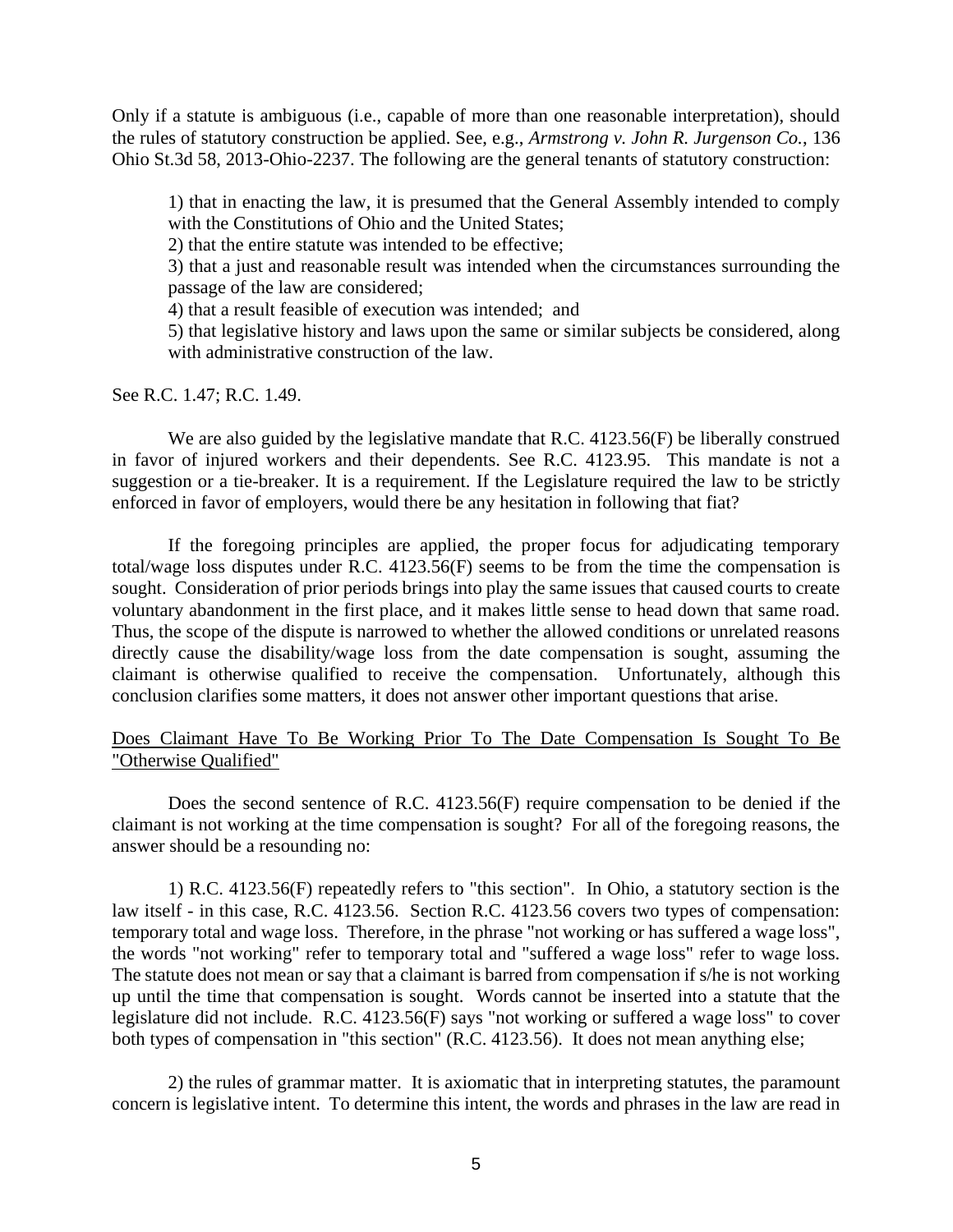context and "construed according to the rules of grammar and common usage." R.C. 1.42; *State ex rel. Steele v. Morrissey*, 103 Ohio St.3d 355, 2004-Ohio-4960. A fundamental rule of grammar is that a comma is placed before the word "or" when it joins two independent clauses. However, if the clauses joined by the "or" are not independent, a comma is not used. See https://www.grammarly.com/blog/comma-before-or/.

Consider the following example:

Clause one: "If the speaker is misinformed"

Clause two: "If the speaker is drunk"

If you want to include both clauses in a sentence, you must use a comma before the word "or" because both clauses are independent:

"If the hearing officer is misinformed, or if the hearing officer is drunk".

However, if you shorten clause two so that it is no longer independent ("is drunk), you do NOT use a comma:

"If the speaker is misinformed or drunk".

Applying basic grammar rules to the second sentence of .56(F), it is apparent that the phrase "not working or has suffered a wage loss" does not contain two independent clauses. If the legislature had intended "not working" to be an independent clause, it would have placed a comma in front of "or", but it did not do so. Thus, is it illogical and improper to construe to words "not working" as an independent clause such that compensation is automatically barred if the claimant is not working at the time compensation is sought;

3) in pari materia construction. Laws regarding a common issue must be read together so they apply harmoniously. See *State ex rel. Herman v. Klopfleisch*, 72 Ohio St.3d 581 (1995). R.C. 4123.56(D) states that if temporary total is paid at the same time as social security retirement, then the maximum rate is 2/3 of the statewide average weekly wage. If claimants were barred from receiving compensation because they were not working at the time compensation is sought, the legislature would not have contemplated temporary total being paid to someone who is receiving social security retirement benefits. That being the case, it is improper and illogical to construe R.C. 4123.56(F) to automatically bar compensation to a claimant who is not working at the time compensation is sought. Otherwise, R.C. 4123.56(D) and R.C. 4123.56(F) would not apply in pari materia; and

4) it was never the law, even in the voluntary abandonment case law, that a claimant had to be working up until the time that compensation was sought. See, e.g., *State ex rel. Honda of Am. Mfg., Inc. v. Indus. Comm.*, 139 Ohio St.3d 290, 2014-Ohio-1894.

Significantly, even though it is not necessary for a claimant to be working up to the time that compensation is sought, a claimant must still be "otherwise qualified" to receive temporary total or wage loss. And, if unrelated reasons result in the claimant's disability/wage loss as of the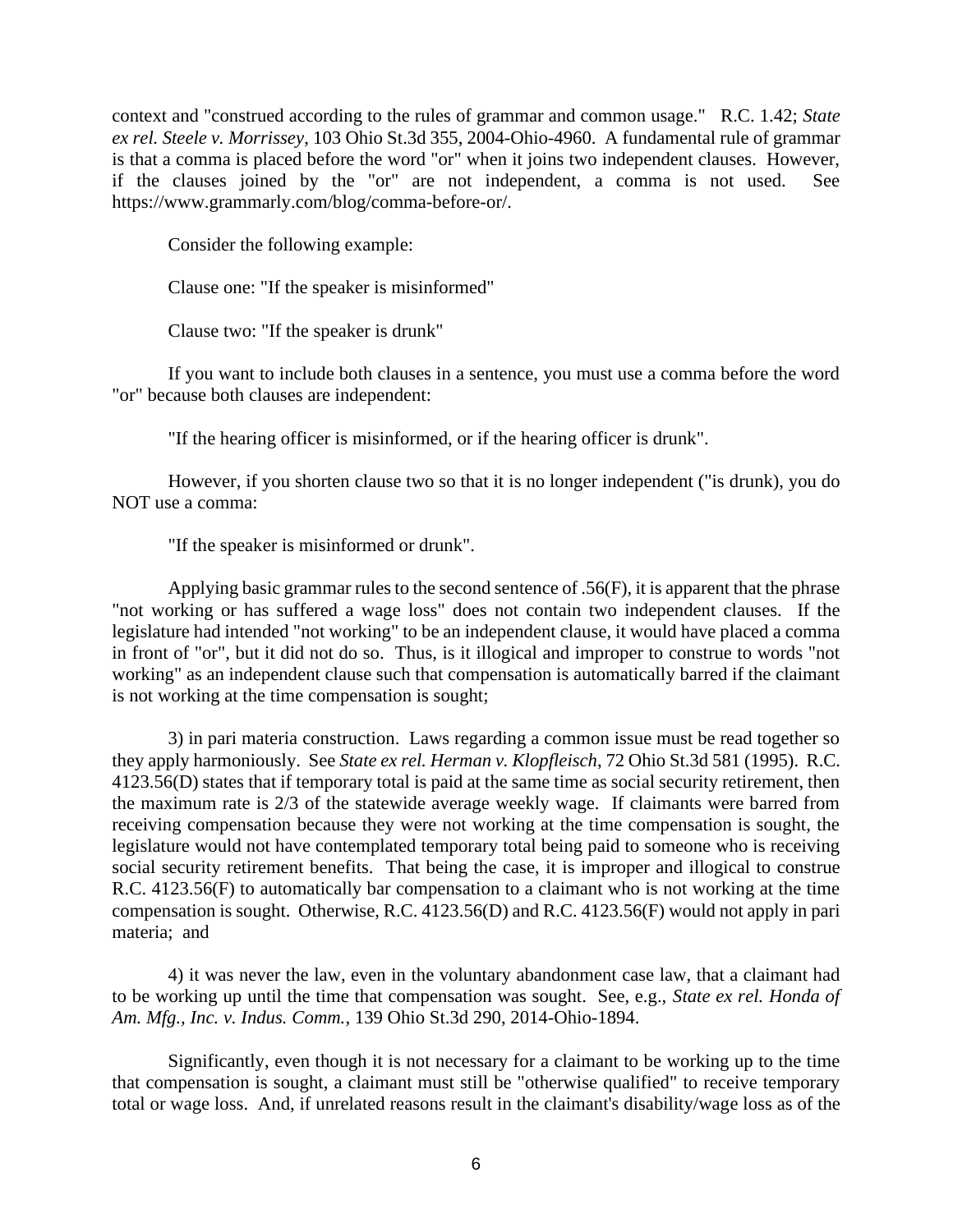date compensation is sought, then compensation must be denied. These determinations are for the Industrial Commission to make on a claim-by-claim basis as dictated by the facts, evidence, and testimony, within the hearing officer's discretion.

## What If The Allowed Conditions And Unrelated Reasons Are Both Causes Of Claimant's Disability/Wage Loss?

Returning to the hypothetical involving Carl, it can be argued that both his allowed knee condition and his unrelated leave of absence are reasons he is not working as of the date he undergoes surgery. This scenario brings into play the concept of dual causation. The theory of dual causation applies to workers' compensation claims. See *Murphy v. Carrollton*, 61 Ohio St.3d 585 (1991). Dual causation means that there can be two independent causes for one result. As applied to the hypothetical, one reason Carl is off work on the date of surgery is his leave of absence due to his wife's illness. But undergoing surgery for the allowed conditions is also a cause for his disability from the date of surgery forward. Thus, another ambiguity arises.

For reasons that are unclear, Industrial Commission Policy S9 states that dual causation applies to the allowance of conditions, but not to disability determinations. It is unclear why this distinction exists. There is no law that supports such a distinction and decisions such as *Waddle* and *Ignatious* constitute Supreme Court authority that non or disallowed conditions are irrelevant if the allowed conditions are an independent cause of disability. Tellingly, S9 cites no authority for the proposition that dial causation does not apply to disability determinations.

An Industrial Commission policy is unenforceable if it contradicts controlling law. Moreover, because R.C. 4123.56(F) is ambiguous if both the allowed conditions and unrelated reasons directly cause the disability/wage loss, the rules of statutory construction and R.C. 4123.95 dictate that compensation should be granted in such a circumstance, assuming the claimant is "otherwise qualified".

## **Conclusion**

 The language of R.C. 4123.56(F), although facially easy to comprehend, becomes significantly ambiguous when applied to the facts of claims. The first two sentences of the statute set forth well-established propositions of law. No one can debate that, if otherwise qualified, a claimant is entitled to compensation if his/her disability/wage loss is directly caused by the allowed conditions. Similarly, it is beyond doubt that if unrelated reasons are the direct cause of a claimant's disability/wage loss, compensation is not payable. However, there are serious questions that arise when determining the timing of the inquiry. Should the focus be on the period prior to the date compensation is sought, or from the date it is sought only? And what is the proper way to adjudicate scenarios in which both the allowed conditions and unrelated reasons are causes of the claimant's disability/wage loss?

 Although the foregoing analysis and reliance on the principles of statutory construction and the mandate of liberal construction codified in R.C. 4123.95 are instructive, the reality is that R.C.